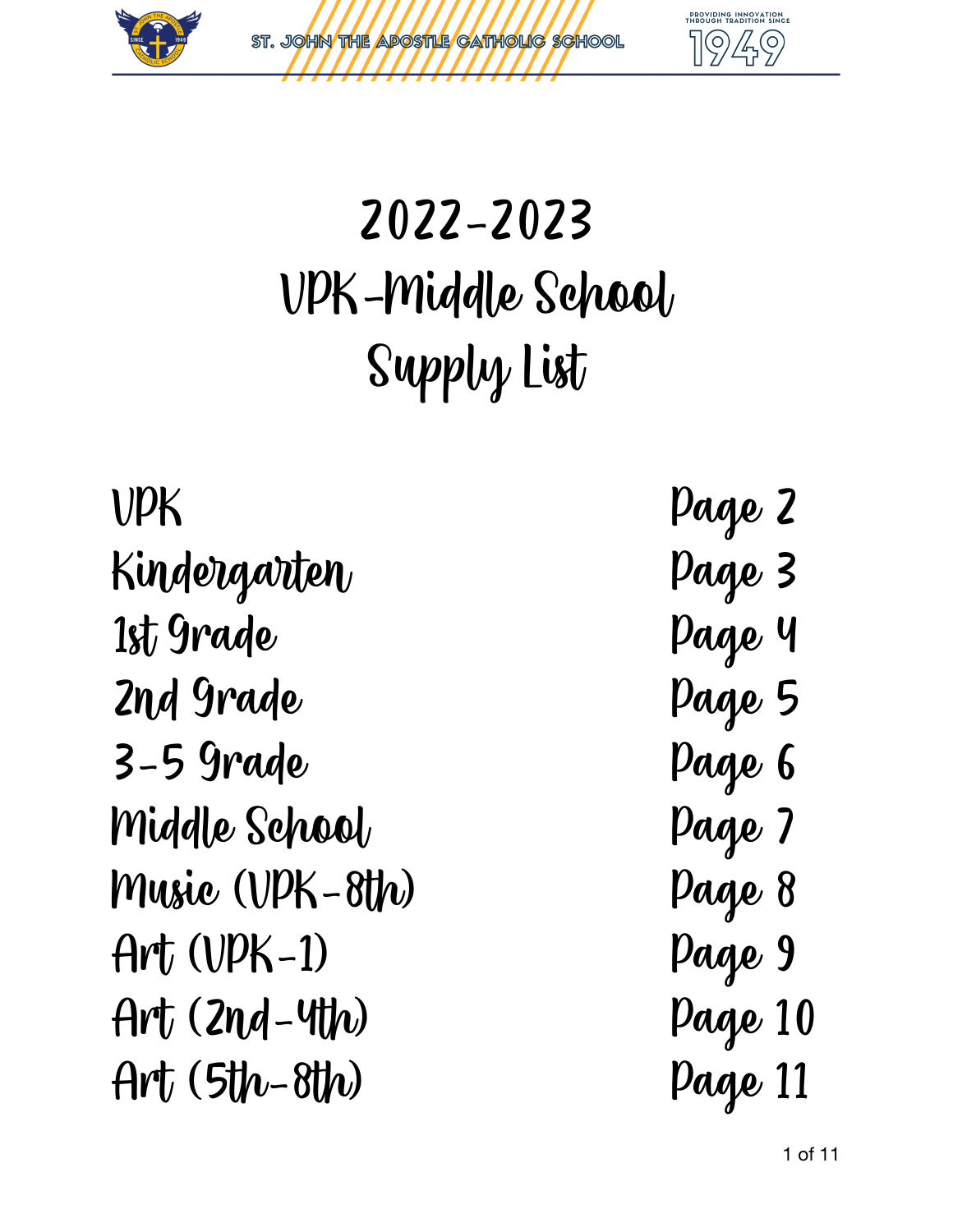



# 2022-2023 VPK Supply List

- 1 Backpack (no wheels)
- 4 Jumbo pencils
- 2 Packs of 24 Crayola® Washable Crayons (Crayola brand)
- One 4 pack of "Play Dough" bold (Play Doh brand)
- 3 16oz bottle of washable paint (Girls yellow, red and blue) (Boys orange, purple and green)
- 1 ream of cardstock paper (Any Color)
- 1 pack of Expo Markers (assorted colors)
- 1 Vinyl red folder with inside pockets
- 1 Vinyl blue folder with inside pockets
- 1 PRIMARY composition notebook
- 2 packs of baby wipes
- 1 box of snack size Ziploc bags
- 1 box of gallon size Ziploc bags
- 1 box of quart size Ziploc bags
- 3 Lysol spray
- 3 Large containers of Clorox disinfecting wipes

Please do not label supplies. A change of clothes inside a gallon sized Ziplock with your child's name outside the bag. In the bag, please include a shirt, shorts, underwear, shoes and socks.

#### Thank you, Mrs. Maria Flores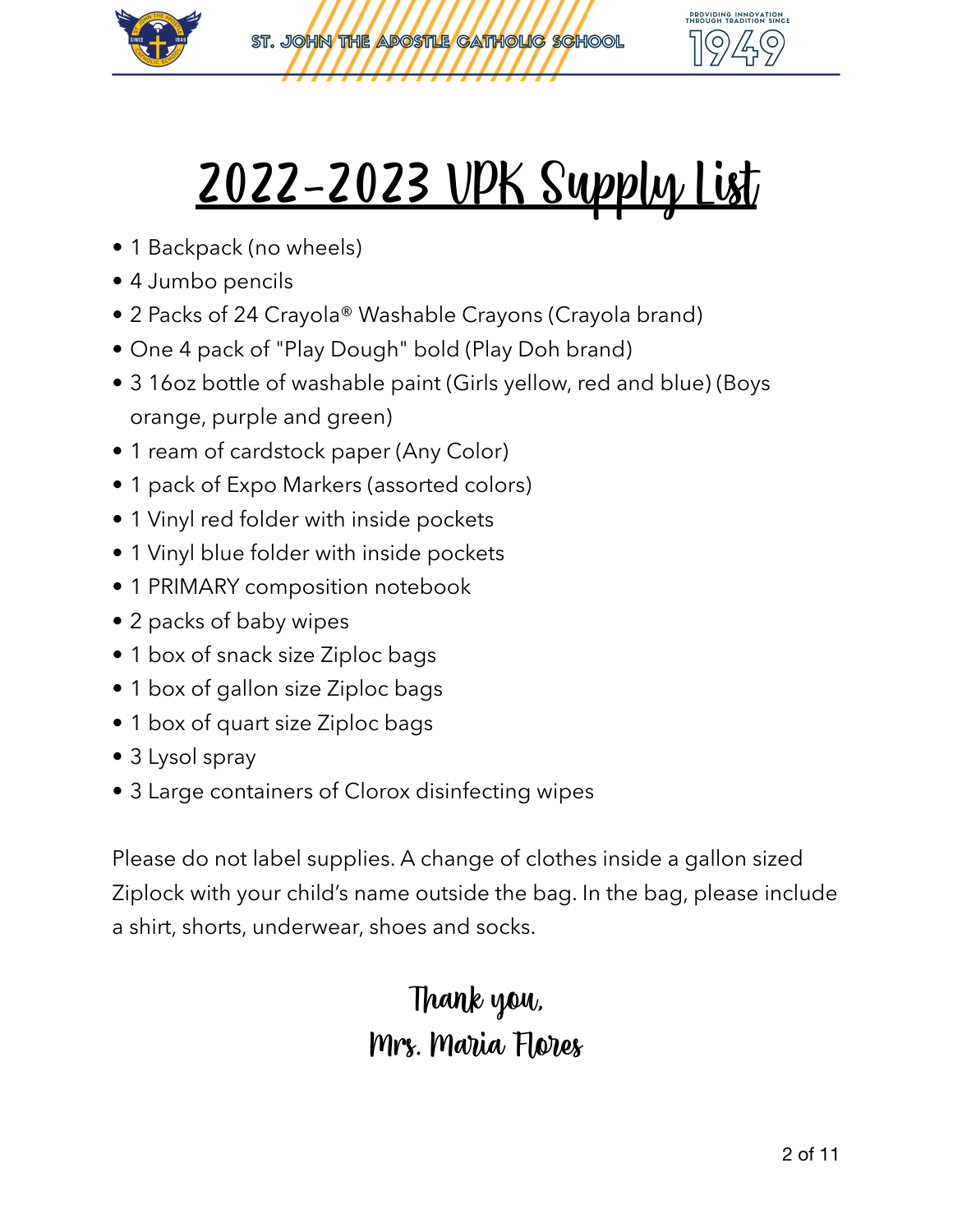



## 2022-2023

# Kindergarten Supply List

- 1 box of Ziploc gallon bags
- 1 box of Ziploc sandwich bags
- 1 pack/ream of white printer paper
- 2 refill packs of baby wipes
- 1 box of 10 classic colors broad line markers (Crayola)
- 2 black thin Dry Erase markers
- 1 dry erase white board with handwriting lines (11 x 9 in.)
- 2 plain navy blue folders with pockets (no pictures)
- 2 bottles of Elmer's washable school glue (40z)
- 2 glue sticks of Elmer's washable school glue (0.24oz)
- 1 pair of safety scissors (non-pointed tip)
- 1 soft pencil pouch (no boxes)
- 2 beginners wood pencils
- 1 box of 8 crayons (Crayola)
- 1 lunch box or bag for snack and a water bottle
- 1 backpack (no wheels)
- 1 agenda

Your child will use and need all of these items on the first day of Kindergarten and every day after that. Please label all of the items with your child's name and bring them to school in a box on our Meet & Greet.

Thank You so much for your support.

Mrs. Elizabeth Acosta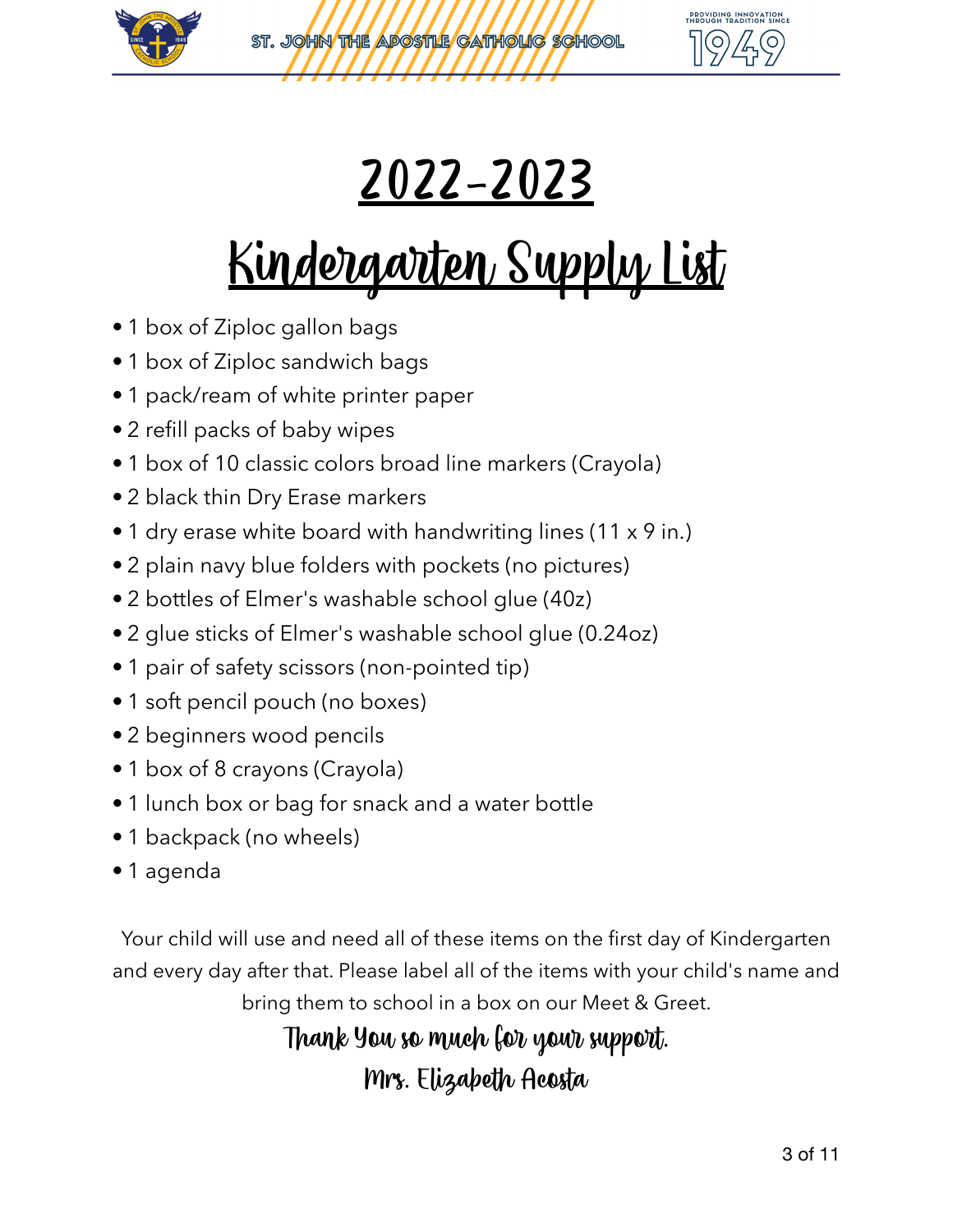

**PROVIDING INNOVATION<br>THROUGH TRADITION SINCE**  $\bigcap$ 

#### 2022-2023

# 1st Grade Supply List

Individual Work Supplies - Please LABEL these with your child's name:

- 1 primary composition journal (the one with white space for
- drawing to do morning work)
- 3 wide-ruled primary composition notebooks
- 1 soft pencil pouch
- 1 pair of headphones (no earbuds)
- 1 agenda

#### Classroom Work Supplies - These materials will be shared in centers,

no need to label

- 1 package of glue sticks (3 or 4 count)
- 1 safety scissor
- 1 box Crayola markers 24 count
- 1 box Crayola crayons 24 count
- 1 box Crayola colored pencils 24 count
- 2 packs of #2 pencils
- 2 pink erasers
- 1 pack of black expo markers (4 count)

Classroom supplies:

- 1 bottle antibacterial hand soap (with pump)
- 1 bottle hand sanitizer (with pump)
- 2 rolls of paper towel
- 2 packs of baby wipes
- 1 box of tissues
- 2 packs of white copy paper
- 1 pack of rainbow-colored printer paper

#### Thank you, Miss Celeste George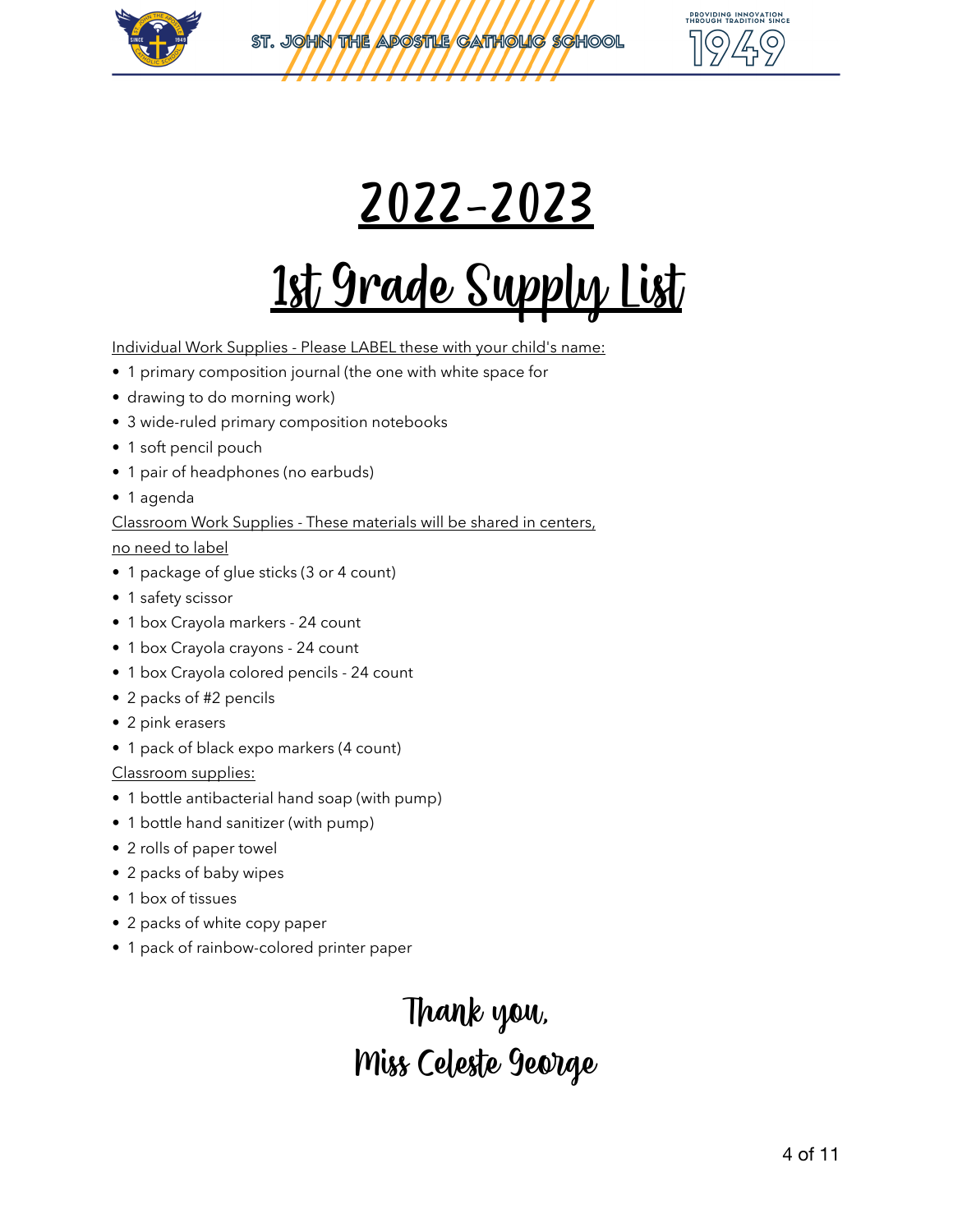



### 2022-2023

# 2nd Grade Supply List

- 2 highlighters
- 1 box of crayons
- 1 box of colored pencils
- 1 pack of Expo Dry Erase Markers
- 4 glue sticks
- 1 pair of scissors (non-pointed tip)
- 1 pack of assorted construction paper
- 8 composition books (wide rule)
- 2 reams of copy paper
- 1 bottle of hand sanitizer
- 2 packs of baby wipes
- 2 bottles of antibacterial soap
- 2 boxes of tissues
- 2 Clorox wipes
- 1 can of Lysol air freshener
- 50 sheet protectors
- 1 inch binder
- 1 box of Ziploc quart size
- 1 box of Ziploc gallon size
- Bookbag (NO WHEELS!)
- Pencil pouch (soft cover)
- Box of #2 pencils
- Erasers
- 1 agenda

#### Thank you, Mrs. Blanca Gonzalez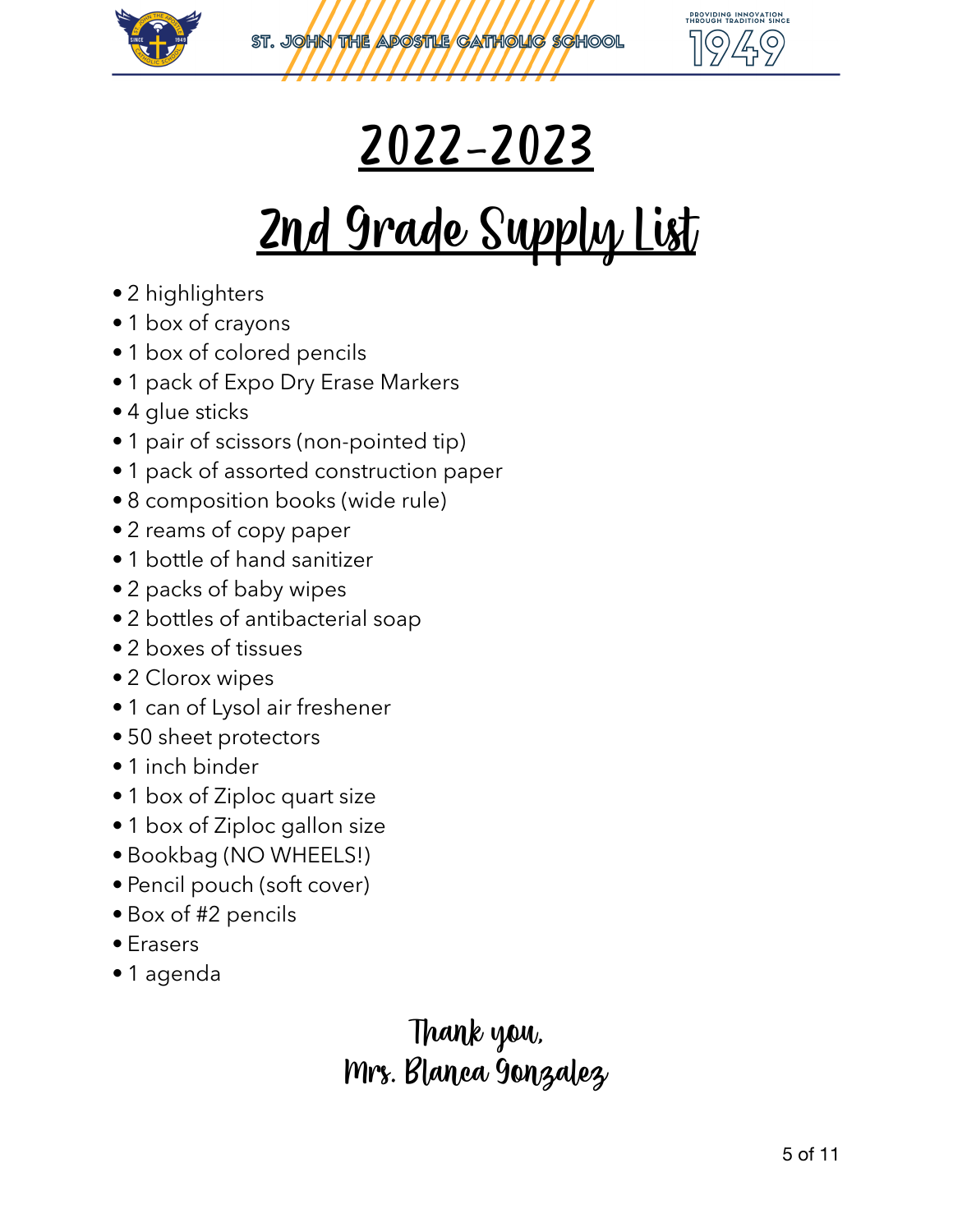



## 2022-2023

# 3-5 Grade Supply List

- 6 composition notebooks (wide-ruled)
- iPad with charger
- App- Notability (installed on iPad)
- I stylus
- I pack of copy paper
- I pack of highlighters
- I pack of Crayons
- I pack of Markers
- I pack of Color pencils
- I pack of Glue sticks
- I pack of Expo markers
- 2 folders-al blue folder
- I pair of scissors
- I bottle of Hand sanitizer
- I box of Tissues
- I Clorox wipes
- I Lysol spray bottle
- I Book bag (no wheels)
- I pack of Pencils #2
- I Pencil case/pouch
- 1 pack of baby wipes
- Erasers
- 1 pack of Post It notes
- 1 agenda

#### Thank you, Ms. Duany, Mrs. Fernandez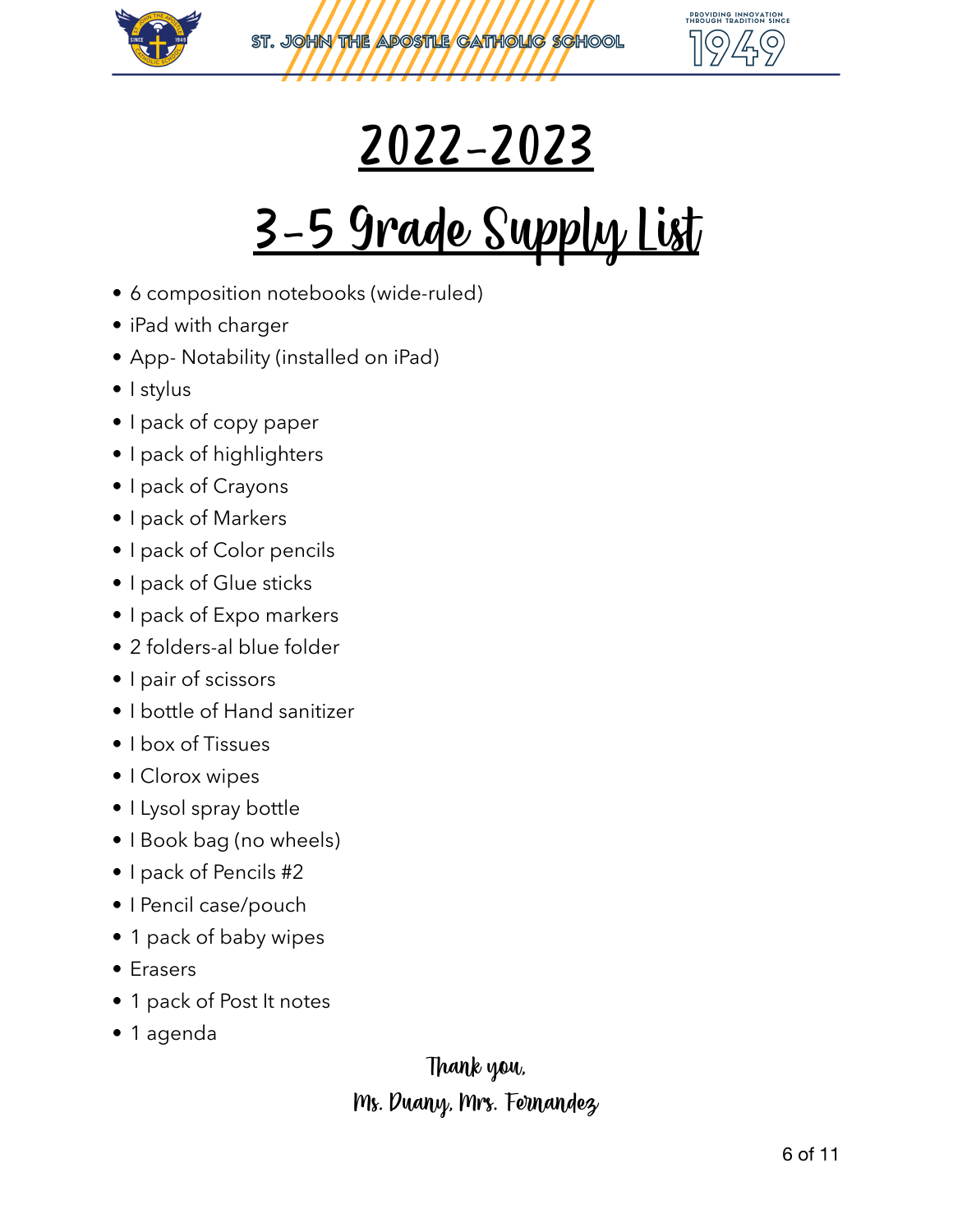



### 2022-2023

# Middle School Supply List

- 6 composition notebooks (wide-ruled)
- I iPad with charger
- App- Notability (installed on iPad)
- 1 folder (3 prong with pockets) filled with lined paper
- I stylus
- I pack of copy paper
- I pack of highlighters
- I pack of Crayons
- I pack of Markers
- I pack of Color pencils
- I pack of Glue sticks
- I pack of Expo markers
- 2 folders
- I pair of scissors
- I bottle of Hand sanitizer
- I box of Tissues
- I Clorox wipes
- I Lysol spray bottle
- I Book bag (no wheels)
- I pack of Pencils #2
- I Pencil case
- I pack of erasers
- 1 agenda

#### Thank you,

Mrs. Webster, Mrs. Serrano, Mr. Johnson, & Mr. Gonzalez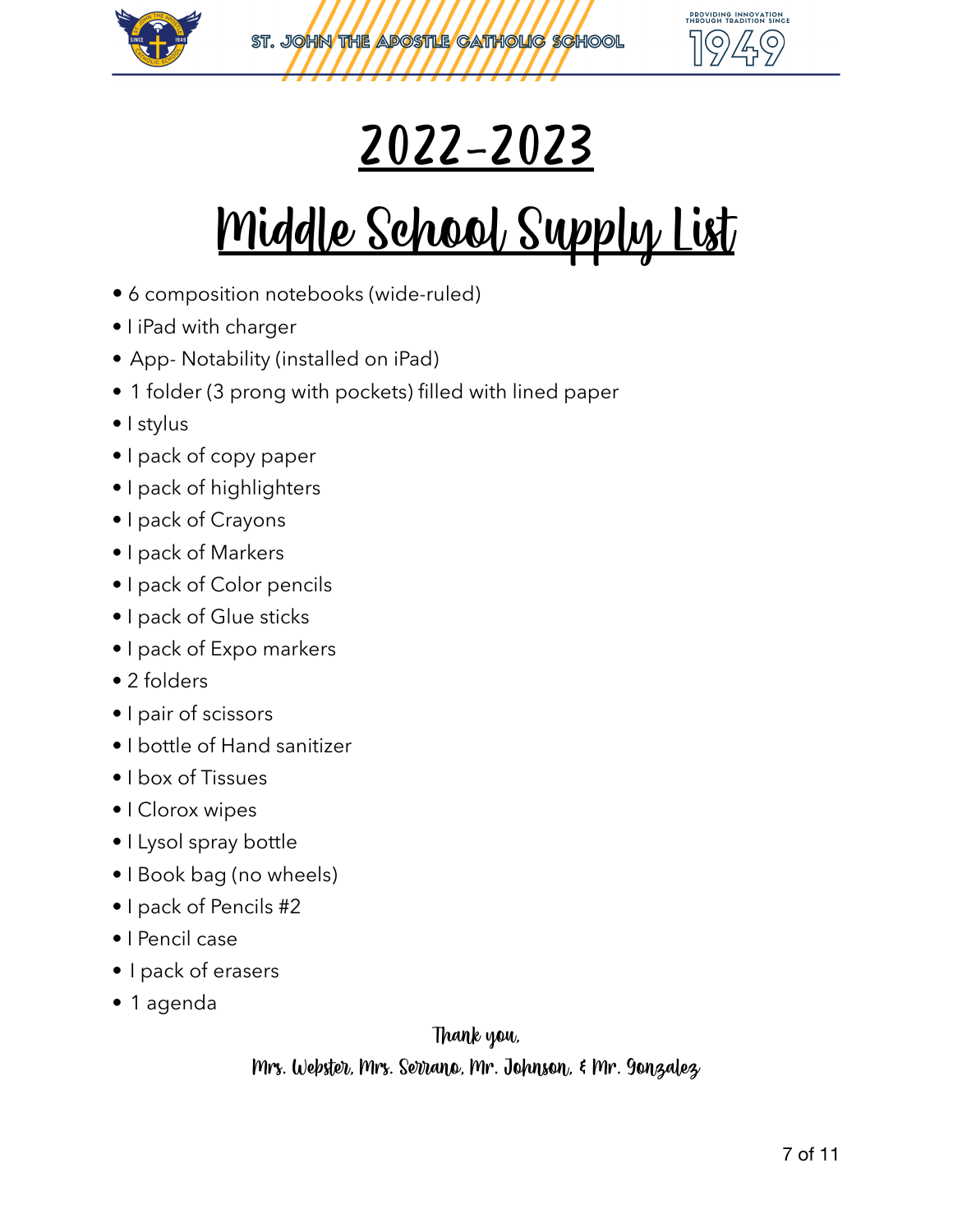



## 2022-2023

# Music Supplies VPK-8th Grade

#### VPK-2

- o Composition Notebook (Labeled with Student Name and Subject: Music)
- o Pencils
- o Erasers

3rd-5th Grade

- o Flash Cards
- o Staff Notebook (Labeled with Student Name and Subject: Music)
- o Composition Notebook (Labeled with Student Name and Subject: Music)
- o Pencils
- o Erasers

6th- 8th Grade

- o Flash Cards
- o Staff Notebook (Labled with Student Name and Subject: Music)
- o Notebook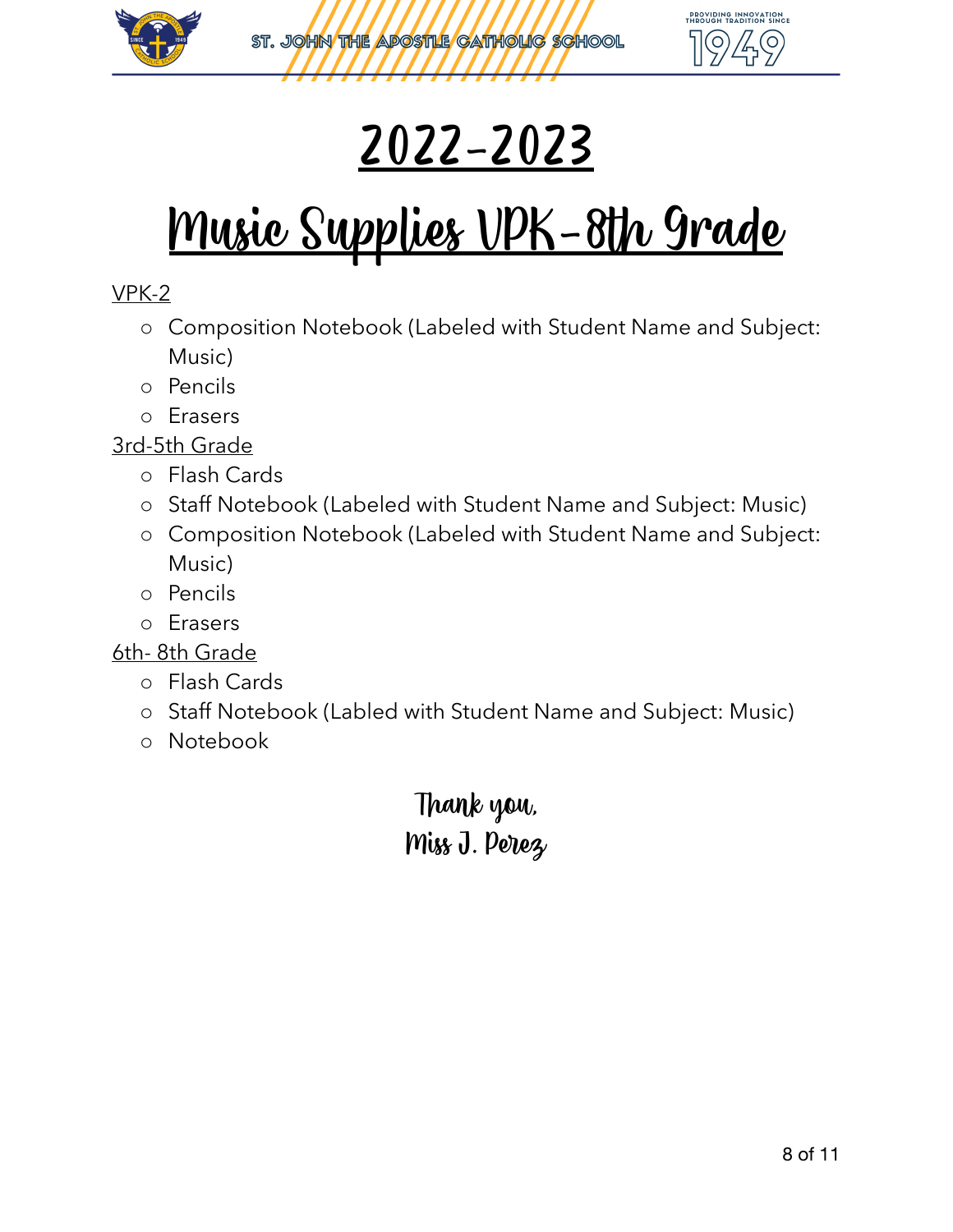



#### 2022-2023

### <u>Art Supplies VPK-1st Grade</u>

#### **VPK – 1st Grade**

- o 1 Package of Play Dough
- o 1 Box of Kleenex
- o 2 JUMBO Glue Sticks
- o 1 Plastic or Heavy-Duty Folder 2-Pocket
- o 1 Box 24 Crayola Crayons
- o 1 Plastic Shoe Box (Labeled with student's name)
- o 1 Pack of Baby Wipes
- o 1 Box Sandwich Ziploc Bags
- o 1 Pack of Copy Paper
- o 1 Sketchbook 8.5 X 11(Labeled with student's name)
- o Tempera Paint 8oz. or more. (Please no acrylic.)

#### *\*\*Tip\*\* Dollar Tree sells tempera paint, and they work great!*

#### *VPK-Blue Tempera Paint*

*Kindergarten-Red Tempera Paint*

*1st Grade- Yellow Tempera Paint*

- o 1 Pack of assorted Pipe Cleaners
- o 1 Pack of Assorted 1-inch Pompoms
- o 1 Pack of Popsicle Sticks Regular and Jumbo size
- o 1 Non-scratch Sponge
- o Paper Plates (Please not plastic)
- o \*\*VPK Only \*\* 1 Hand Sanitizer 8oz.
- o \*\*Kindergarten Only\*\* 1 Tub of Disinfectant Wipes
- o \*\*1st Grade Only\*\*1 Disinfectant spray

All students in VPK- 1st Grade will need these supplies in addition to their class list. All supplies will be stored in our Art classroom labeled with your child's name and will only be used by your child.

*OPTIONAL Donations: Old magazines, newspaper, fabric scraps, colored paper.*

\*\*Dollar Tree, Amazon, Walmart have the best deals. But you are free to purchase whichever brand works for you. \*\*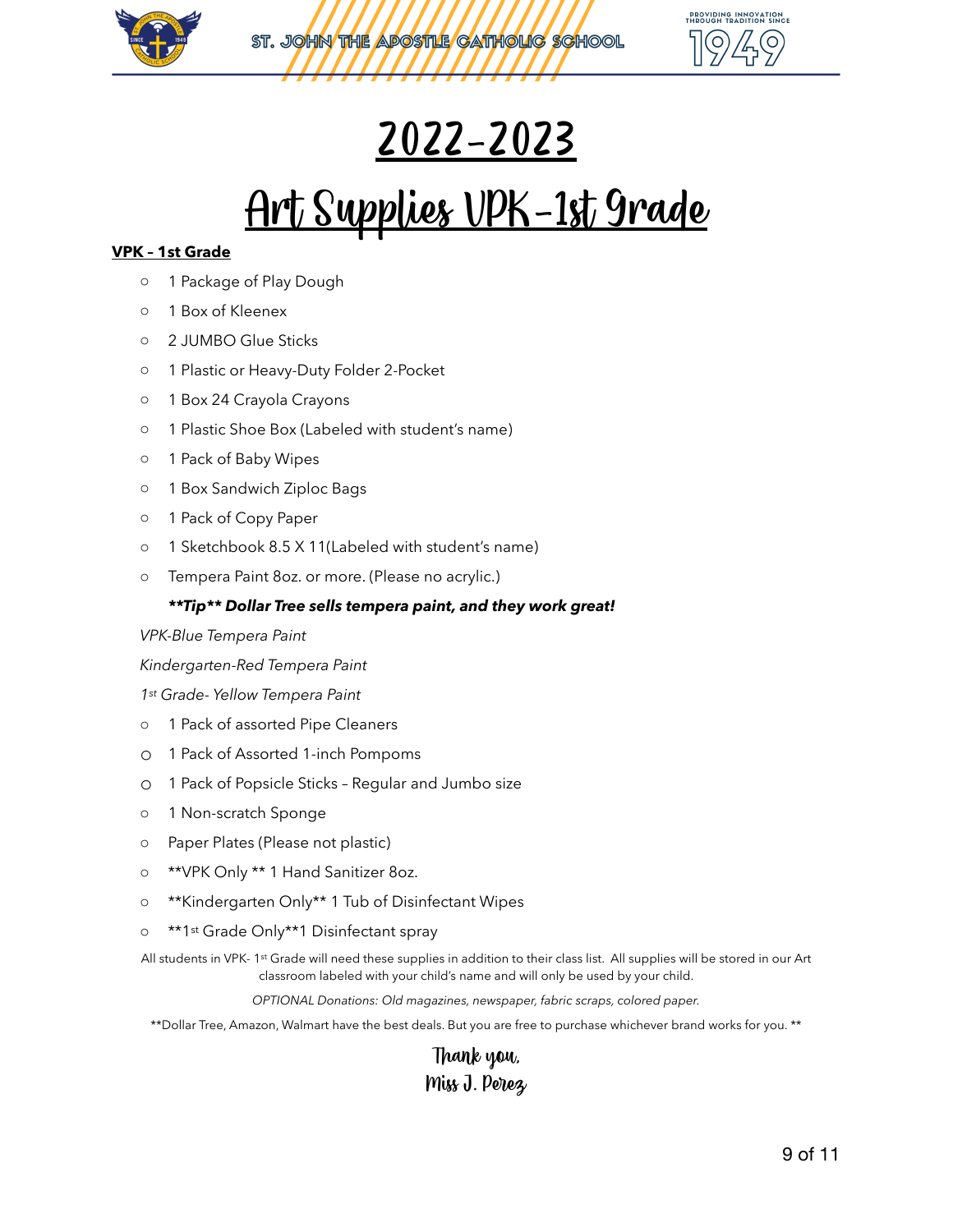



#### 2022-2023

### <u>Art Supplies 2nd-4th Grade</u>

#### 2nd - 4th Grade

- o 1 Pack Color Pencils
- o 1 Pack 24 Crayon Box
- o 1 Pack of Washable Markers (Please no Sharpies)
- o 4 Glue sticks
- o 1 Pack of Oil-Pastels
- o 1 Pack of Clothes Pin \*\*2nd & 3rd Grade Only\*\*
- o \*\*2<sup>nd</sup> Grade Only\*\* 1 Pack of Copy Paper
- o 1 Sketchbook 8.5 X 11
- o Pencils
- o Erasers
- o Sharpener
- o 1 Yarn Skein (Any color)
- o 1 Blunt-Tip Scissor (kids scissor)
- o 1 Large Shoe Box (Labeled with student's name)
- o 1 plastic or Heavy-duty 2 pocket folder
- o 1 Bottle of Tempera Paint (No Acrylic) 8oz. or more
	- -2nd Grade Girls- Orange
	- -2nd Grade Boys- Green
	- -3rd Grade Boys- Purple
		- -3rd Grade Girls- Pink

#### -4th Grade- White, Black or Brown

- o \*\*3rd Grade Only\*\*1 pack of Q-Tips
- o \*\*3rd Grade Only\*\* 1 Paper Towel Roll
- o \*\*4th Grade Only\*\*1 Pack of Tissue Box
- All 2<sup>nd</sup> -4th Grade will need these supplies in addition to their class list. All supplies will be stored in our Art classroom labeled with your child's name and will only be used by your child.

*OPTIONAL Donations: Old magazines, newspaper, fabric scraps, colored paper.* 

\*\*Dollar Tree, Amazon, Walmart have the best deals. But you are free to purchase whichever brand works for you. \*\*